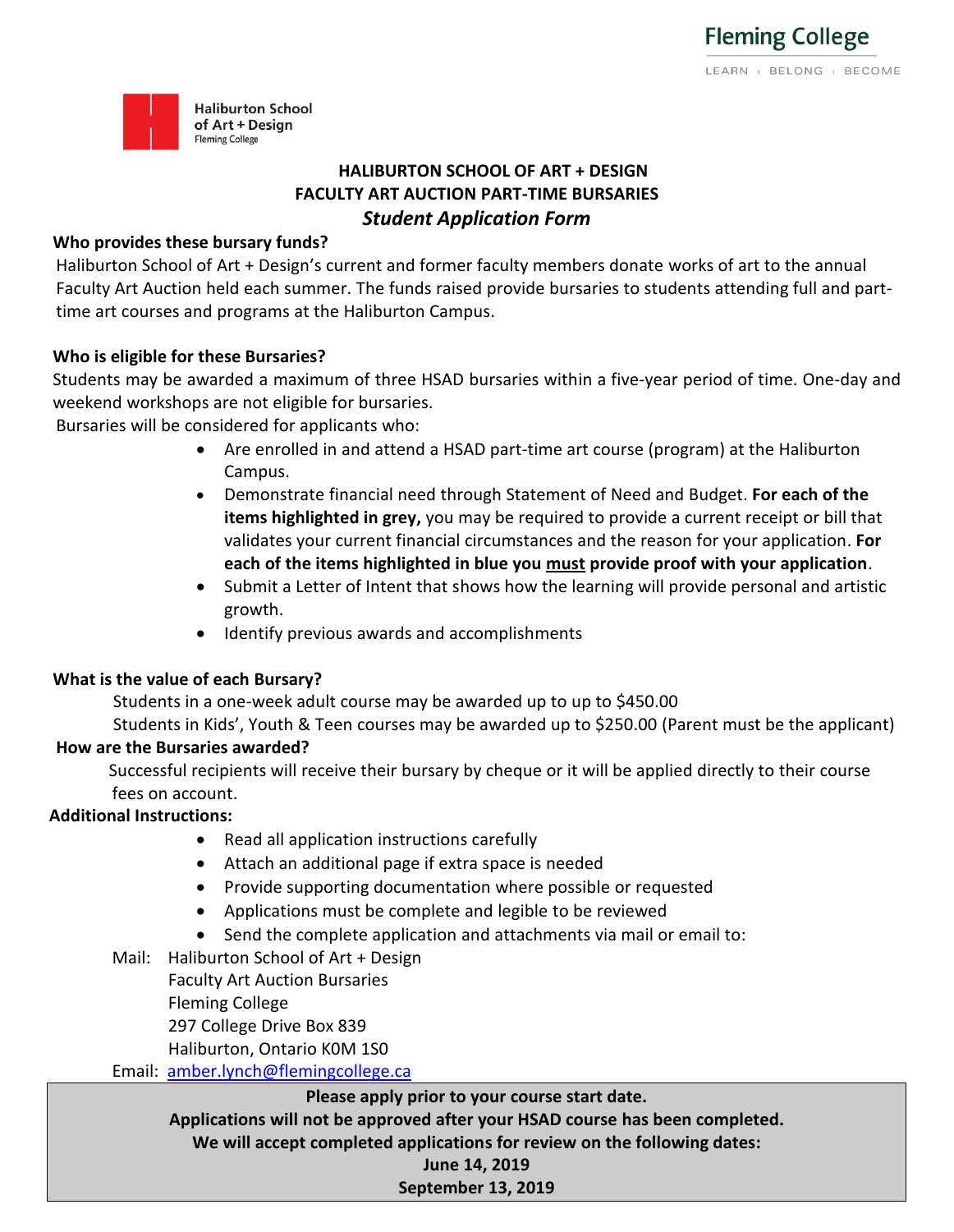#### **HALIBURTON SCHOOL OF ART + DESIGN FACULTY ART AUCTION - STUDENT BURSARY APPLICATION**

| <b>Section 1: PERSONAL INFORMATION</b>                                                |                 |                                         |
|---------------------------------------------------------------------------------------|-----------------|-----------------------------------------|
|                                                                                       |                 |                                         |
|                                                                                       |                 |                                         |
| Course you are requesting bursary for<br><u>Course you are requesting</u> bursary for |                 | Start Date <u>_____________________</u> |
|                                                                                       |                 | Apt                                     |
|                                                                                       | <b>Province</b> | Postal Code: <u>__________________</u>  |
|                                                                                       |                 |                                         |

## Section 2: STATEMENT OF NEED (Value 30%)

Are you currently employed? Yes □ No □

 $\bullet$  Full-Time  $\Box$  Part-Time  $\Box$ 

Please outline why you should be considered for this bursary. Identify additional costs you expect incur, or any special circumstances that make your situation particularly challenging. Attach additional pages if more space is needed.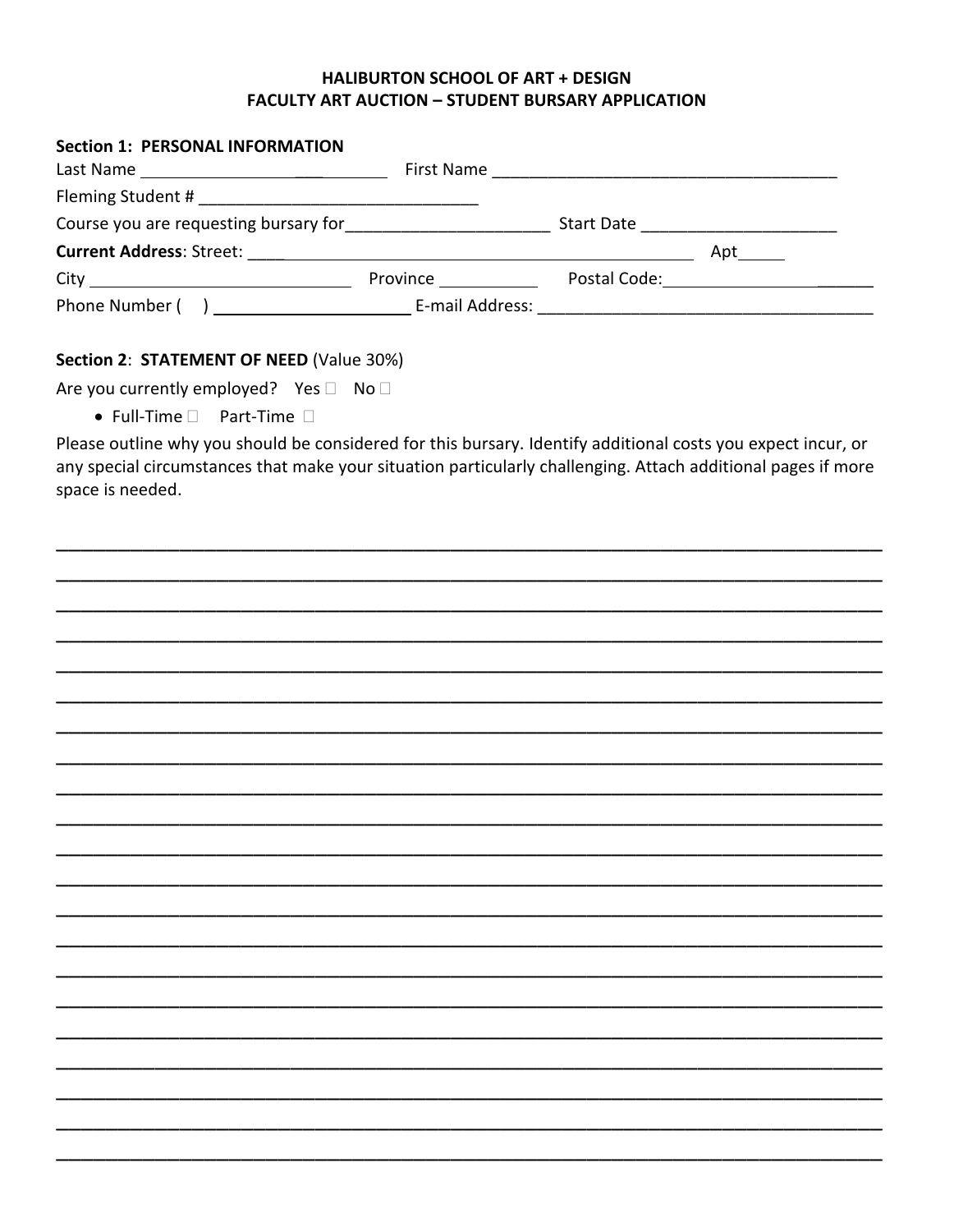# **Section 3: BUDGET** (Value 40%)

| Name:                  | <b>Status:</b> | $\Box$ Single       |
|------------------------|----------------|---------------------|
| <b>Student Number:</b> |                | □ Married/Com Law   |
| Program:               |                | $\Box$ Sole Support |
| <b>Semester Level:</b> | # Dependents:  |                     |

| <b>Expenses - accommodation and living</b> |                           | <b>Resources for the month</b>                         |  |
|--------------------------------------------|---------------------------|--------------------------------------------------------|--|
| costs based on one month                   |                           |                                                        |  |
| Rent/Mortgage                              | \$                        | Household earnings for one                             |  |
|                                            |                           | month (You must include proof                          |  |
|                                            |                           | with your application)                                 |  |
| Telephone/Cell                             | $\mathfrak{S}$            | <b>Child Tax Credit</b>                                |  |
| Utilities/Hydro/Heat                       | $\boldsymbol{\mathsf{S}}$ | Support Payments - child,<br>spousal                   |  |
| Cable/Internet                             | $\mathfrak{S}$            | RRIF (You must include proof with<br>your application) |  |
| <b>Travel/Commuting Costs</b>              | \$                        | Other – provide explanation                            |  |
|                                            |                           | -CPP, EI, ODSP, awards                                 |  |
|                                            |                           | etc. (You must include proof with                      |  |
|                                            |                           | your application)                                      |  |
| Food                                       | \$                        |                                                        |  |
| <b>Child Care</b>                          | \$                        |                                                        |  |
| <b>Car Payment</b>                         | $\boldsymbol{\theta}$     |                                                        |  |
| Insurances (Car, Home, Life<br>etc.        | $\mathfrak{S}$            |                                                        |  |
| Other Items – expenses                     | \$                        |                                                        |  |
| not identified above -                     |                           |                                                        |  |
| <b>Explain</b>                             |                           |                                                        |  |
| <b>Total monthly living</b>                | \$                        | <b>Total resources for the</b>                         |  |
| costs                                      |                           | month                                                  |  |

| <b>Study Period Costs</b>           |  |  |
|-------------------------------------|--|--|
| <b>Course Fees</b>                  |  |  |
| <b>Materials</b>                    |  |  |
| Travel                              |  |  |
| Lodging                             |  |  |
| Food                                |  |  |
| Total living costs for study period |  |  |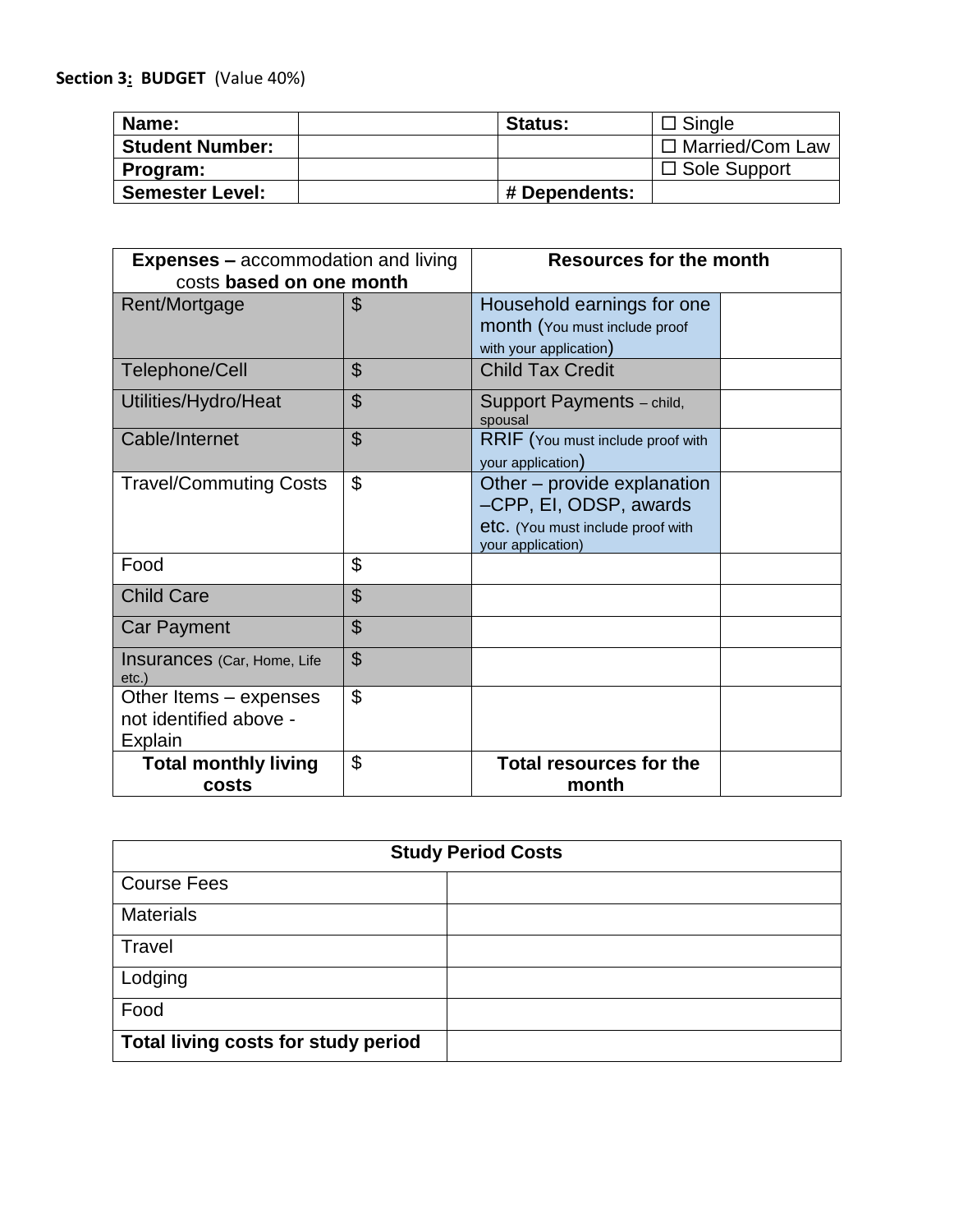# Section 4: LETTER OF INTENT - ARTISTIC DIRECTION: (Value 30%)

Please explain how this program will support your goals and impact your personal and artistic growth. Attach additional pages if more space is needed.